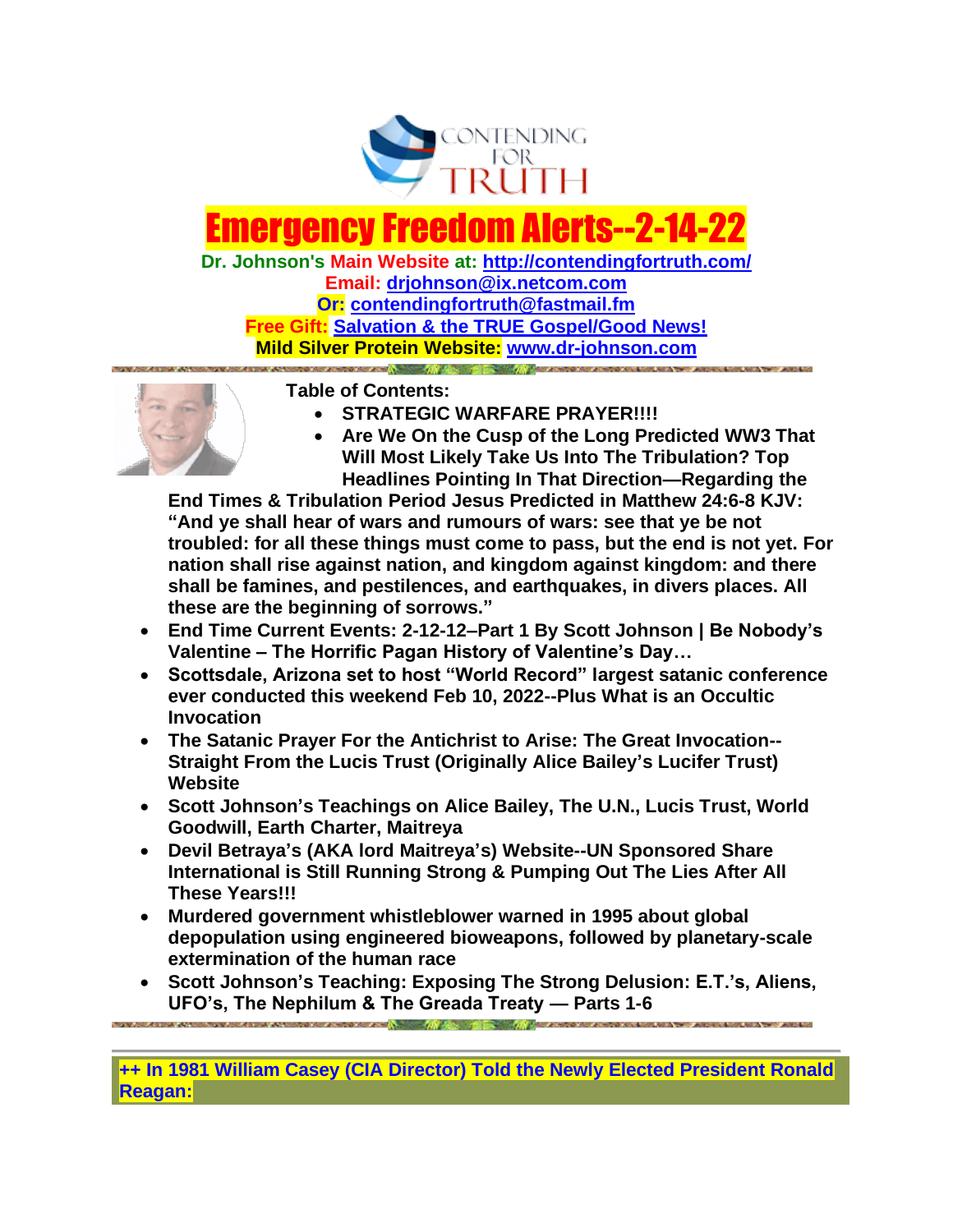# **THE DEATH SCIENCE DEPOPULATION TRIFECTA BIG TECH SURVEILLAAL**  $((\blacksquare \blacksquare \blacksquare))$ **G TOWERS**  $\circledR$ **CORONAVIRUS VACCINES BIG SCIENCE BIG PHARMA** JOIN THE FIGHT FOR HUMAN RESISTANCE **AGAINST "DEATH SCIENCE."** NATURALNEWS.COM



"We'll know our disinformation program is complete when everything the American public believes is false"

William Casey<br>CIA Director (1981)



**Ephesians 5:11, 13-16: "And have no fellowship with the unfruitful works of darkness, but rather reprove them. But all things that are reproved are made manifest by the light: for whatsoever doth make manifest is light. Wherefore he saith, Awake thou that sleepest, and arise from the dead, and Christ shall give thee light. See then that ye walk circumspectly, not as fools, but as wise,** 

**Redeeming the time, because the days are evil."** 

**The 1828 Noah Webster Dictionary defines:** "**Reprove": To blame, to convince of a fault, or to make it manifest, to excite a sense of** 

**guilt."Circumspectly": Cautiously; with watchfulness every way; with attention to guard against surprise or danger.**

**Matthew 24:24: "...if it were possible, they shall deceive the very elect." II Corinthians 2:11: "Lest Satan should get an advantage of us: for we are not ignorant of his devices."** 

**II Chronicles 7:14: "If my people, which are called by my name, shall humble themselves, and pray, and seek my face, and turn from their wicked ways; then will I hear from heaven, and will forgive their sin, and will heal their land."**

**Luke 21:36 Watch ye therefore, and pray always, that ye may be accounted worthy to escape all these things that shall come to pass, and to stand before the Son of man.**

**Matthew 24:13 But he that shall endure unto the end, the same shall be saved. Psalm 101:3: I will set no wicked thing before mine eyes: I hate the work of them that turn aside; it shall not cleave to me.**

**Psalm 11:5: The LORD trieth the righteous: but the wicked and him that loveth violence his soul hateth.**

**1 Cor 15:33: Be not deceived: evil communications corrupt good manners. Lexicon Strong's G3657--Outline of Biblical Usage of the Word:** 

**"Communications": companionship, communion**

*"It does not take a majority to prevail... but rather an irate, tireless minority, keen on setting brushfires of freedom in the minds of men."* **Samuel Adams**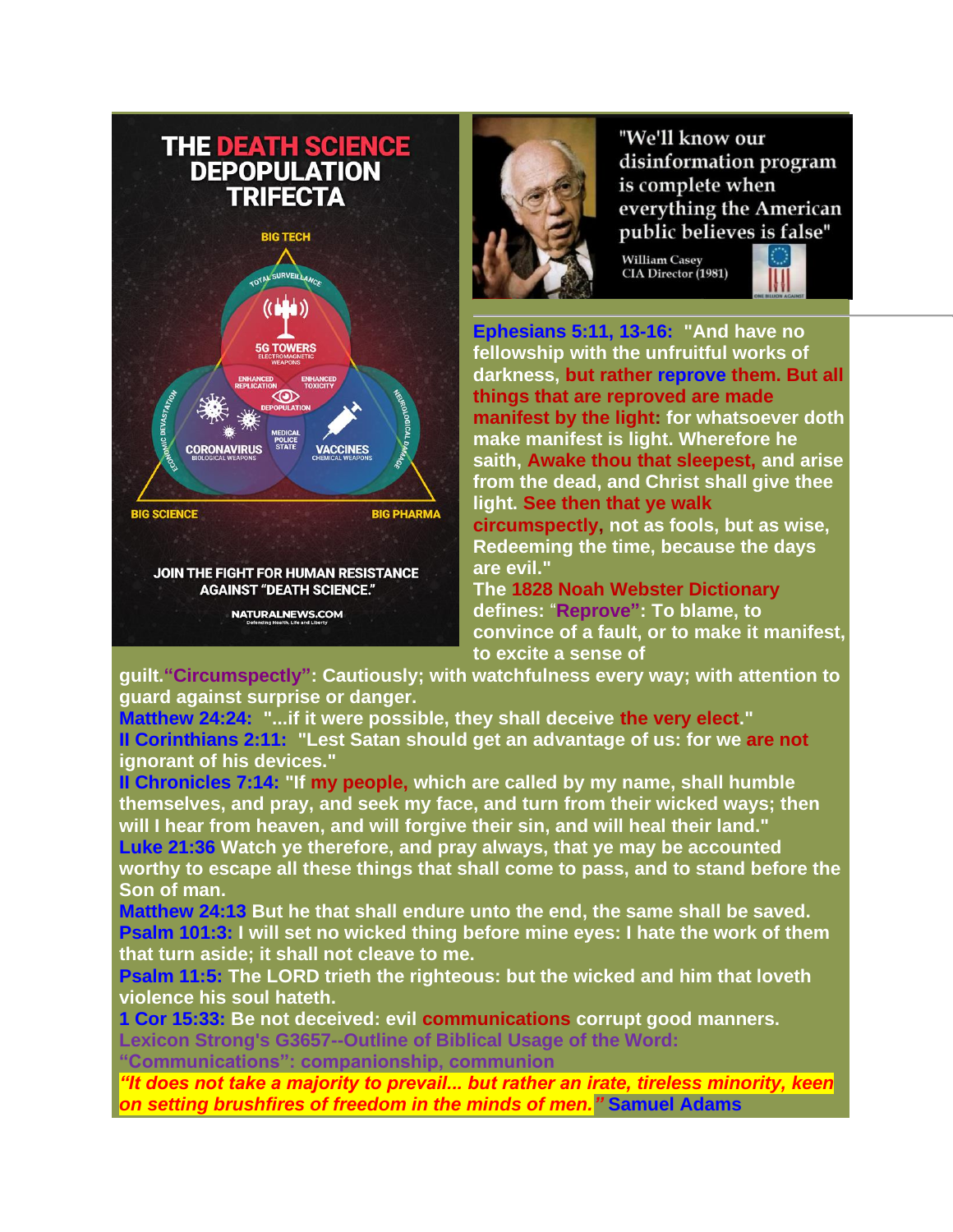*"The average age of the world's great civilizations has been two hundred years. These nations have progressed through the following sequence: from bondage to spiritual faith, from spiritual faith to great courage, from courage to liberty, from liberty to abundance, from abundance to selfishness, from selfishness to complacency from complacency to apathy, from apathy to dependency, from dependency back to bondage."* **[Alexander Fraser Tytler](https://www.azquotes.com/author/20531-Alexander_Fraser_Tytler)**

#### **STRATEGIC WARFARE PRAYER!!!!**

Father God in heaven, in the name of the Lord Jesus Christ we come against & oppose all satanic operations, manipulations, subversions, tactics and plans; which are designed to hinder, prevent or frustrate God's original plans and purposes, from their swift manifestation taking place in their correct time and season. (Daniel 7:25) **We come against all satanic alliances and confederations worldwide. Let every evil effort and endeavor fail. Cause the news media to be caught in their lying and manipulation, so that only the truth is brought forth.** (Nehemiah 4:7-8; Esther 3:1- 9:32; Job 5:12-14; Psalm 83:5; 2 Chronicles 20:35) 2. We ask that every satanic strategy of prohibition and limitation placed upon the Body of Christ (by the dark side) shall not prevail. We pray that all invisible and visible walls of opposition; restriction and delay will be exposed and destroyed. (Colossians 1:16; Joshua 6:1) **Oh God confound the devices and the wicked plans of the enemy that they have crafted, so that their hands are not able to perform their evil enterprise**. Save those that can be saved O' Lord, **but those that cannot be saved;** overtake them in their own crafty and devious ways; **let them fall into their own pits that they have dug for the righteous, let the Fire of God devour them, let them turn on and consume one another and have them in total confusion & derision**. (Psalm 35:4; 50:3, 55:9; 70:2; 83:17; John 8:32). **We loose the hosts of heaven to war against the hosts of darkness and bring an end to all deceptive, secret and destructive measures designed destroy all of God's creation and defile the world.** According to 1 John 3:8 for this reason, was the Son of God made manifest, that He would destroy the works of the enemy. (John 2:15-17; Acts 16:16-19) Father God overrule all strategies, tactics and curses of the enemy by the power of the Name of Jesus Christ and His shed Blood; **& overthrow all spoken words, enchantments, divinations, spells, hexes, vexes, curses, witchcraft prayers and every idle word spoken contrary to God's original plans and purposes according to Isaiah 54:17 &** break the curses associated with all these ceremonies, rituals, utterances and their plans to bring about a chaotic bloody revolution in worldwide & to usher in Martial Law and the New World Order. Father God we pray their plans shall be uncovered and not prevail & shall be frustrated and unable to achieve any impact & that their wickedness and violent verbal dealings would return upon their own heads, according to Psalm 7:16.

FATHER GOD, WE HUMBLY ASK YOU TO: Reveal every hidden agenda, plan and cover-up in the secret shadow government regarding their attempts to manipulate end time events which would lead to the destruction of Your Christians & the innocent. (Isaiah 44:25; 2 Timothy 3:8) Please send divine, powerful angelic forces against their diabolical plans to frustrate and expose them, so that they will be dismantled**. Dispatch legions of warring angels (and any other kinds of angel's necessary) to enforce**  Your perfect will on the United States of America and on all the earth. (Joshua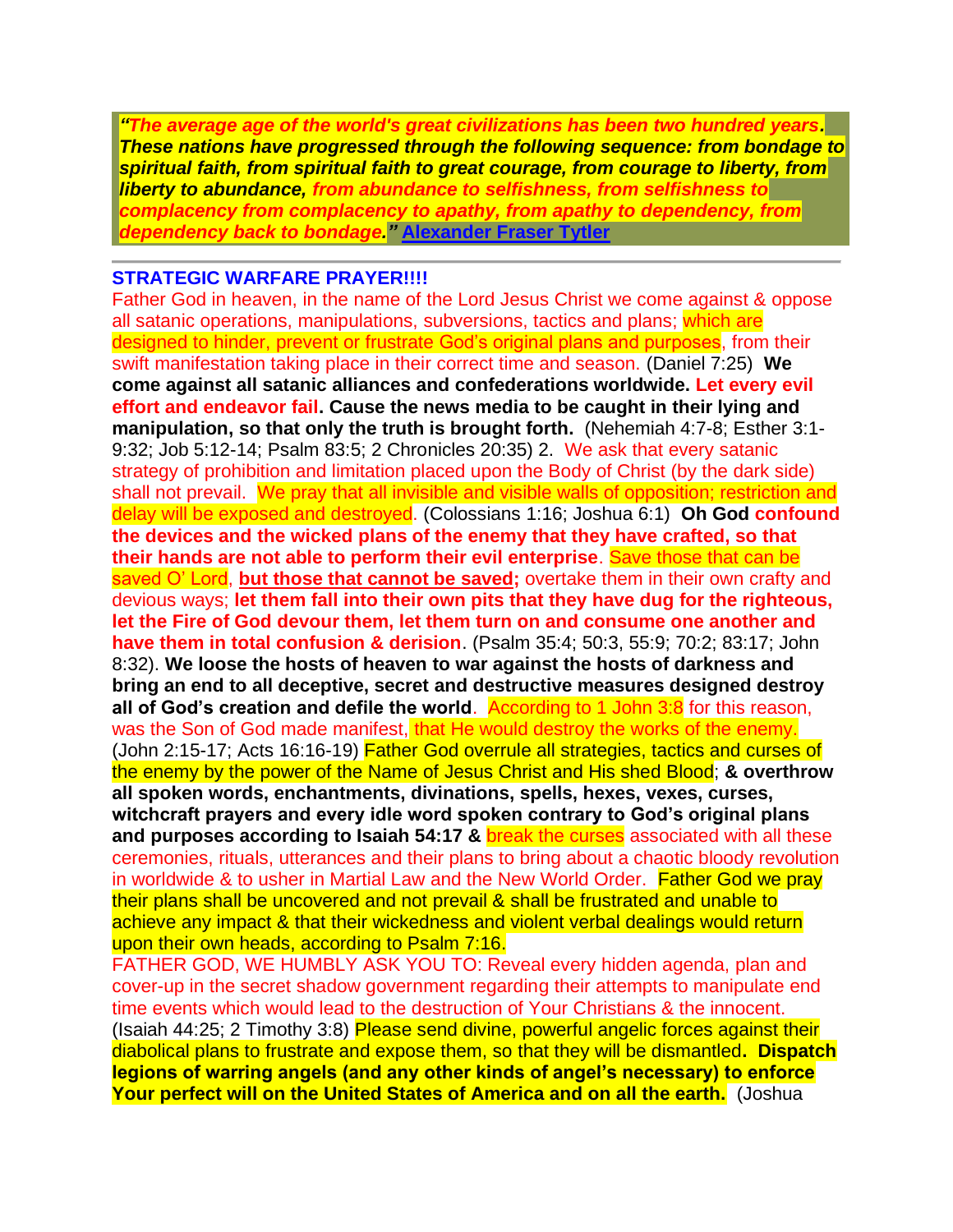5:13-14; Psalm 103:20-22; Colossians 2:14, 15; Ezekiel 9:9-11) Release your divine strategies and revelations upon any righteous person in government worldwide. **Fill them with Your Holy Spirit and cause Your divine wisdom & courage to come upon them.** (James 1:5) Cause them to be like a holy trumpet shedding light upon the dark hidden secrets of the wicked. Send a spirit of confusion amongst the camp of the enemy. Let their tongues be divided & when they communicate let it be incoherent and misunderstood. (1 Samuel 10:27) **Arrest those that operate in the spirit of Jezebel or Belial (and all other wicked spirits) and cause them to be caught in their own lies and conspiracies. Let them not be able to resist the Spirit of Truth or gain any ground in the natural or spiritual realm. Cause every evil spirit that is released from their diabolical assignments to be cast into the abyss, until which time they be cast into the lake of fire AND THAT NONE WOULD BE ABLE TO COME TO TAKE THEIR PLACE**.. (Psalm 110:1; 1 Kings 19:1-5; 21:1-16) Please cause these prayers and all future prayers to take on the characteristics of divine projectiles in the realm of the spirit, so that they will accomplish your divine will. (Psalm 57:4) WE SEAL THIS PRAYER BY THE BLOOD OF THE LAMB AND ASK ALL THESE THINGS IN THE NAME OF THE LORD JESUS CHRIST, AMEN!

**Are We On the Cusp of the Long Predicted WW3 That Will Most Likely Take Us Into The Tribulation? Top Headlines Pointing In That Direction—Regarding the End Times & Tribulation Period Jesus Predicted in Matthew 24:6-8 KJV: "And ye shall hear of wars and rumours of wars: see that ye be not troubled: for all these things must come to pass, but the end is not yet. For nation shall rise against nation, and kingdom against kingdom: and there shall be famines, and pestilences, and earthquakes, in divers places. All these are the beginning of sorrows."**

**Play to 9:53:** <https://youtu.be/UBt8g5NR9O4?t=9>

**Top headlines read: WW3 'COULD [BEGIN AT ANY TIME'](https://www.foxnews.com/live-news/russia-ukraine-biden) [BIDEN SENDS 3,000 MORE TROOPS TO POLAND](https://apnews.com/article/russia-ukraine-joe-biden-jake-sullivan-europe-poland-0dc69d2142d344a2311dc3b54107d1e7) [U.S., RUSSIA PULL STAFF FROM UKRAINE](https://www.wsj.com/articles/biden-to-talk-with-putin-as-u-s-warns-of-russian-invasion-of-ukraine-11644659540) [BRINK OF](https://populistpress.com/brink-of-war/) WAR [FLIGHTS HALTED](https://populistpress.com/flights-halted/) [FRANTIC 48 HRS TO STOP EUROPE FROM WAR](https://www.dailymail.co.uk/news/article-10508915/Boris-Johnson-plans-whistle-stop-tour-Europe-hold-talks-world-leaders.html) [130,000 RUSSIAN TROOPS BORDER UKRAINE](https://apnews.com/article/russia-ukraine-joe-biden-russia-europe-moscow-dce9b30db290a6e82f5aaa0f35a3125a) [POTENT WEAPONS SYSTEMS](https://www.wsj.com/articles/russian-buildup-near-ukraine-features-potent-weapons-systems-well-trained-troops-11644789065) [Financial Atrocities at Core of all Global Problems -Rob Kirby says all the](https://usawatchdog.com/financial-atrocities-at-core-of-all-global-problems-rob-kirby/)** 

**[problems of the world, whether it's the truckers in Canada or the trouble in](https://usawatchdog.com/financial-atrocities-at-core-of-all-global-problems-rob-kirby/)  [Ukraine, can be traced back to 'obscene' secret money creation and the lies to](https://usawatchdog.com/financial-atrocities-at-core-of-all-global-problems-rob-kirby/)  [cover it all up before](https://usawatchdog.com/financial-atrocities-at-core-of-all-global-problems-rob-kirby/)**

**End Time Current Events: 2-12-12–Part 1 By Scott Johnson | Be Nobody's Valentine – The Horrific Pagan History of Valentine's Day… Christians should be known by their discernment and should be asking** 

**questions regarding Valentine's Day. What is the origin of this unusual day? Why is there a preoccupation with the color red? Where did the heart shape come**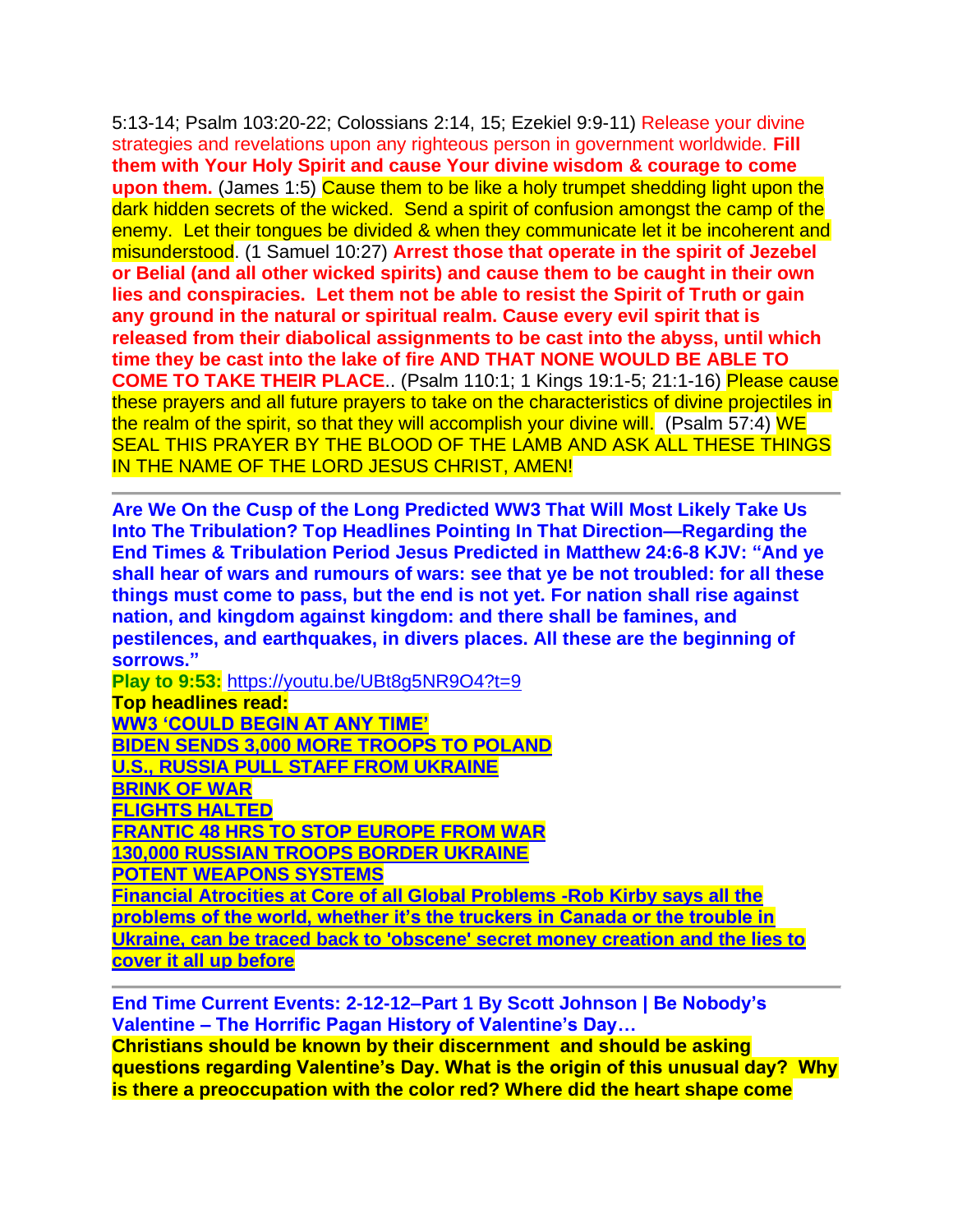**from, and what does it mean? These and other questions will now be answered, as we examine the roots and pagan origin of this popular day.**

> Valentine's Day -- is a pagan festival that encourages physical lust. It is celebrated precisely 13 days after Imbolg, thus imprinting upon it the number '13', Satan's number of extreme rebellion. While most people view this day as the day to honor your wife or your lover, this celebration is steeped in paganism

Consider the camouflaged occult gods in Valentine's Day:

**1.** Cupid, the son of Venus, is really Tammuz, son of **Semiramis** 

**2.** Venus, daughter of Jupiter, is really Semiramis herself. Jupiter is the head deity, a sun god -- Nimrod, Semiramis' husband, is considered a sun god in **the Babylonian Mysteries.**

Listen to a pagan author describe February, the month in which Valentine's Day falls.

> "**The name of this month comes from the Roman goddess Februa and St. Febronia (from Febris, the fever of love). She is the patroness of the passion of love ... Her orgiastic rites are celebrated on 14 February -- still observed as St. Valentine's Day - when, in Roman times, young men would draw billets naming their female partners .... On the 1 st of February is the celebration of the cross-quarter day, or fire festival (Imbolc) a purification festival. It is followed on the 2nd by its Christian counterpart, Candlemas, the purification of the Virgin Mary**."

["*The Pagan Book of Days*", **Nigel Pennick**] **Valentine's Day is a day of "orgiastic rites" in which the pagans encouraged the flow of lustful passion.**

In the days of the Roman Empire, the month of February was the last and shortest month of the year. February originally had 30 days, but when Julius Caesar named the month of July after himself, he decided to make that month longer and shortened February to 29 days while making July a month of 31 days. Later when Octavius Caesar, also known as Augustus, came to power, he named the month of August after himself, and not be outdone he also subtracted a day from February and gave the month of August 31 days. To this very day it remains that way. The ancient Romans believed that every month had a spirit that gained in strength and reached its peak or apex of power in the middle or ides of the month. This was usually the 15th day, and it was a day when witches and augurs, or soothsayers worked their magic. An augur was a person filled with a spirit of divination, and from the word augur we get the word "inaugurate", which means to "take omens". Since February had been robbed by Caesars and had only 28 days, the ides of February became the 14th day of that month. Since the Ides of a month was celebrated on the preceding eve, the month of February was unique, because it was the 13th day that became the eve of the Ides that month, and it became a very important pagan holiday in the Empire of Rome. The sacred day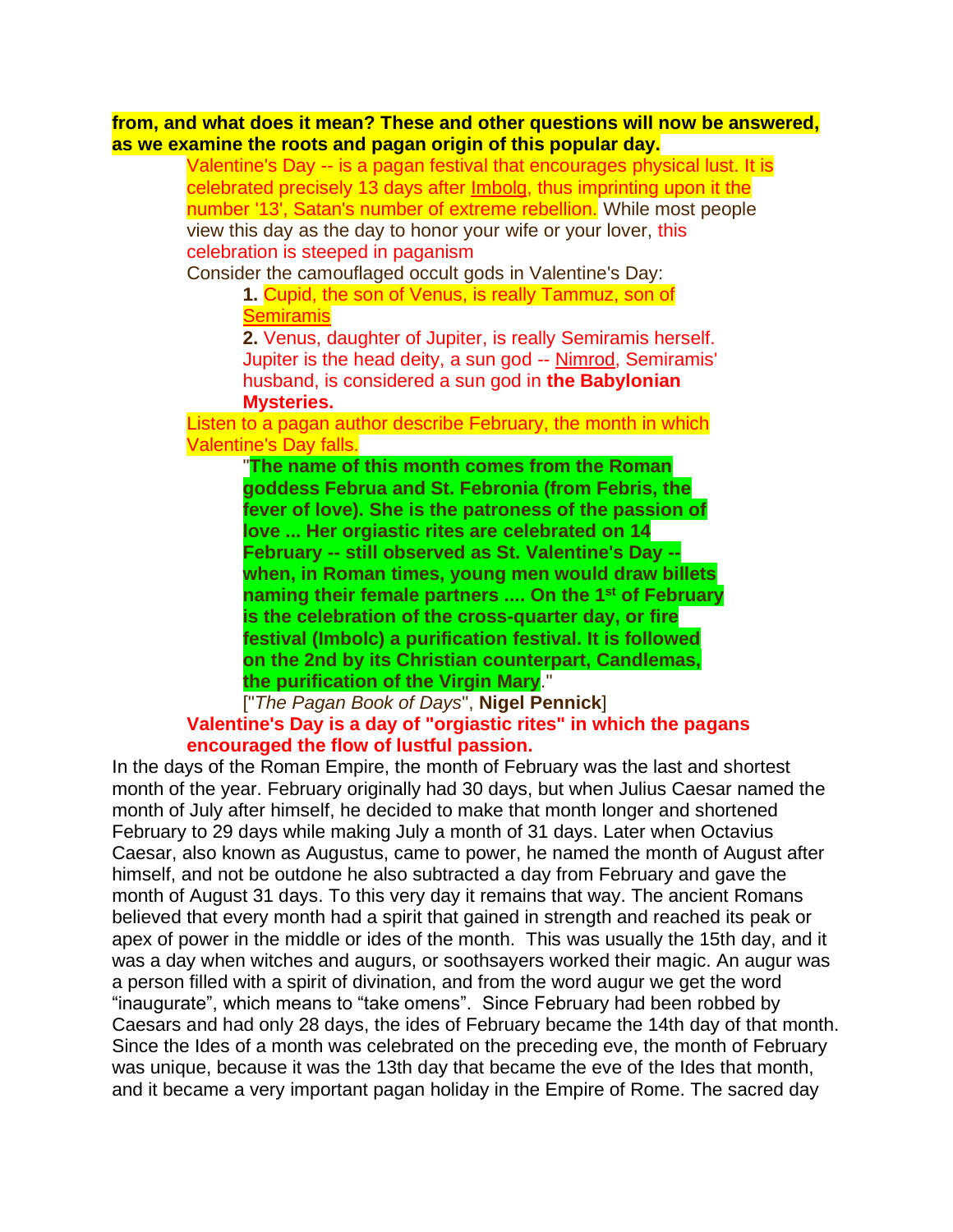of February 14th was called "Lupercalia" or "day of the wolf." This was a day that was sacred to the sexual frenzy of the goddess Juno. This day also honored the Roman gods, Lupercus and Faunus, as well as the legendary twin brothers, who supposedly founded Rome, Remus and Romulus. These two are said to have been suckled by wolves in a cave on Palatine Hill in Rome. The cave was called Lupercal and was the center of the celebrating on the eve of Lupercalia or February 14th. On this day, Lupercalia, which was later named Valentine's Day, the Luperci or priests of Lupercus dressed in goatskins for a bloody ceremony. The priests of Lupercus, the wolf god, would sacrifice goats and a dog and then smear themselves with blood. These priests, made red with sacrificial blood, would run around Palatine Hill in a wild frenzy while carving a goatskin thong called a "februa." Women would sit all around the hill, as the bloody priests would strike them with the goatskin thongs to make them fertile. The young women would then gather in the city and their names were put in boxes. These "love notes" were called "billets." The men of Rome would draw a billet, and the woman whose name was on it became his sexual lust partner with whom he would fornicate until the next Lupercalia or February 14th.

Thus, February 14th became a day of unbridled sexual lust. The color "red" was sacred to that day because of the blood and the "heart shape" that is popular to this day. The heart-shape was not a representation of the human heart, which looks nothing like it. This shape represents the human female matrix or opening to the chamber of sacred copulation.

**Play at:** <https://www.contendingfortruth.com/end-time-current-events-2-12-12-part-1/>

#### **Scottsdale, Arizona set to host "World Record" largest satanic conference ever conducted this weekend Feb 10, 2022--Plus What is an Occultic Invocation The Satanic Temple believes this event will be the world's largest Satanic conference and has reached out to the Guinness Book of World Records for confirmation.**

**As the city is recognized for its contribution to the Satanic community and becomes a spiritual hub for those who venerate a literary interpretation of Satan, [residents will have Mayor Jim Lane to thank.](https://www.prnewswire.com/news-releases/scottsdale-az-poised-to-set-world-record-for-largest-satanic-conference-301473850.html) As hundreds of Satanists descend on Scottdale, residents will be able to learn more about our faith than they would have if the city had just accepted our petition to deliver an invocation," noted The SatanCon organizer Harry Hoofcloppen.**

**"From this day on, when people hear of Scottsdale, they will immediately think of Satan." The record-breaking event runs from the 11th to the 13th of February in celebration of the Satanic holiday of Lupercalia and features a variety of presentations on TST's ongoing projects, from their efforts at protecting abortion rights in Texas to a new Satanic streaming service.**

**SatanCon also features a Satanic Marketplace open to the public and a spicy latenight "Impurity Ball" Satanic ritual. "As a courtesy, we are reaching out to the Scottsdale Chamber of Commerce. The Satanic Temple has over 550,000 members and Satanism is one of the fastest-growing religions. The city should exploit their Satanic connection as a means to promote businesses in Scottsdale,"** added Hoofencloppen.

Satanic Conference Schedule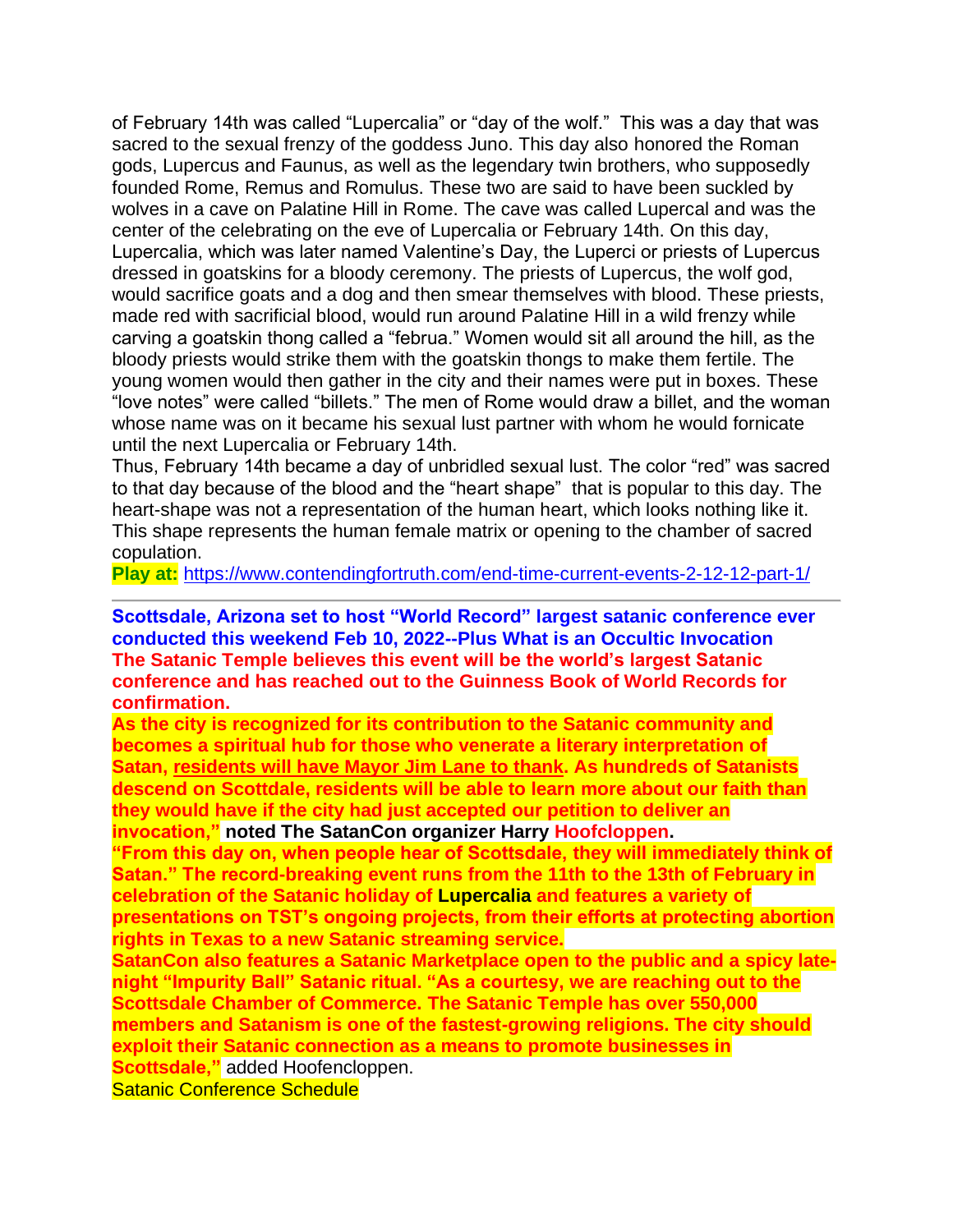The conference is SOLD OUT, but shoppers are welcome in the Marketplace! **FRIDAY FEBRUARY 11TH**

2:00 PM: Opening Ceremony - Chalice Blythe, Karl Kasarda

3:15 PM: TheSatanicTemple.TV or How to Bootstrap Your Own Satanic TV Network - William Morrison

4:30 PM: The history of Satan Across Cultures - Winter Wiorkowski

5:45 PM: Satanic Jeopardy! - Karl Kasarda

7:00 PM: Offsite entertainment "Impurity Ball" - TST AZ, Szandora LaVey, Pixel Grip -- TICKETS ON SALE SOON

# **SATURDAY, FEBRUARY 12TH**

10:00 AM: Keynote Speech - Lucien Greaves

11:45 AM: "Devil's Food" with The Satanic Chef - Adam Dodge Ostrofsky

12:00 PM: Unbowed and Unfettered: The **Scottsdale Invocation** Case - Stu de Haan, Matthew Kezhaya

2:00 PM: Public Records for Satan: Using FOIA to Fight Satanic Panic, from Grey Faction to Scottsdale - Evan Anderson

2:30 PM: Darwin vs. The Lord of Lies - Aron Ra

3:15 PM: Abortion as a (Religious) Right - Mari Davis

3:45 PM: Satanism and the BIPOC **(<<Comment: which stands for Black,** 

**Indigenous, People of Color**) Community. - Citlali Soona

4:30 PM: Pluralism, Religious Liberty, and the Fight for Satanic Representation - Viktor LaMent

5:45 PM: 6th Invocation of the New Creative Aeon **(<<Comment: This is the invocation for the New World order)**- Steven Johnson Leyba

**Comment: Straight from a witchcraft website we read: "Invocation can be defined as summoning any deity, spirit, ancestor, planetary energy, elemental or entity with the intention of communicating with, petitioning for manifestation or offering sacrifice. Magical practitioners may also use invocation to connect themselves with a deity as a form of worship and initiation into their mysteries."**

<https://www.ritualcravt.com/invocation-vs-evocation/>

### **SUNDAY, FEBRUARY 13TH**

10:00 AM: Sobriety Without Superstition - Joe Dee, Jon Eldritch, Helle Bent, Cheyenne Xochitl Love, Larry Revoir

10:30 AM: Raising Children in a Satanic Household - Melissa Morley

11:15 AM: **After School Satan Club** - June Everett

12:00 PM: Satanic Book Club: How to Talk about Books You Haven't Read (but Should) - Salem Black

1:15 PM: Closing Ceremony - TST SatanCon Committee

[https://endtimeheadlines.org/2022/02/watch-scottsdale-arizona-set-to-host-world-](https://endtimeheadlines.org/2022/02/watch-scottsdale-arizona-set-to-host-world-record-largest-satanic-conference-ever-conducted-this-weekend/)

[record-largest-satanic-conference-ever-conducted-this-weekend/](https://endtimeheadlines.org/2022/02/watch-scottsdale-arizona-set-to-host-world-record-largest-satanic-conference-ever-conducted-this-weekend/)

<https://www.ifapray.org/blog/worlds-largest-satanic-gathering-this-weekend-in-the-u-s/>

# **The Satanic Prayer For the Antichrist to Arise: The Great Invocation--Straight From the Lucis Trust (Originally Alice Bailey's Lucifer Trust) Website**

The activities of the Lucis Trust include the worldwide financial support of the Arcane School, the Lucis Publishing Companies, World Goodwill, Triangles, Lucis Trust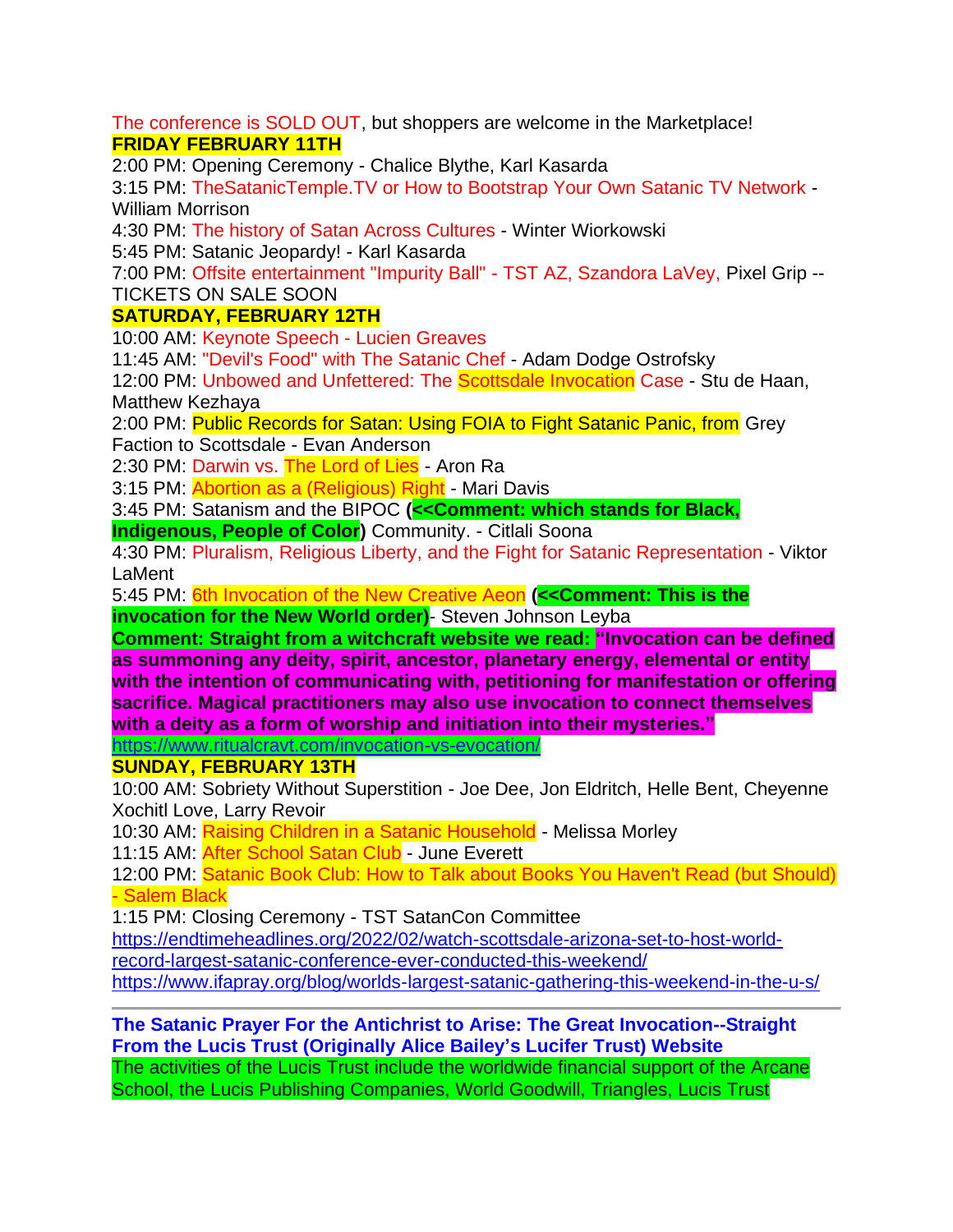Libraries and Lucis Productions. Activities are offered to the public, without charge, in [eight languages.](https://www.lucistrust.org/about_us/languages_1)

**Definition of** *arcane***:** known or knowable only to a few people **:** [secret](https://www.merriam-webster.com/dictionary/secret) arcane rites an arcane ritual

**[THE ARCANE SCHOOL](https://www.lucistrust.org/)**

**The Arcane School was created by Alice A. Bailey in 1923 as a training school for adult men and women in meditation techniques and the development of spiritual potentiality. The School provides sequential courses of study and meditation, and practical training in group service.**

**LUCIS TRUST is on the Roster of the United Nations Economic and Social Council**

# **LUCIS TRUST**

866 United Nations Plaza, Suite 482, New York, New York 10017 U.S.A. The Great Invocation:

**"From the point of Light within the Mind of God**

**Let light stream forth into the minds of men.**

**Let Light descend on Earth.**

**From the point of Love within the Heart of God**

**Let love stream forth into the hearts of men.**

**May Christ\* return to Earth.**

**From the centre where the Will of God is known**

**Let purpose guide the little wills of men –**

**The purpose which the Masters know and serve.**

**From the centre which we call the race of men**

**Let the Plan of Love and Light work out**

**And may it seal the door where evil dwells.**

**Let Light and Love and Power restore the Plan on Earth."**

**\* Many religions believe in a World Teacher, a "Coming One", knowing him under such names as the Lord Maitreya, the Imam Mahdi, the Kalki Avatar... These terms are sometimes used in versions of the Great Invocation for people of specific faiths.**

**The rendering of "seven ancient word-forms" into modern language was the supreme achievement of Alice A. Bailey and the Tibetan, Djwhal Khul's 30 years of work together, and for over 70 years the Great Invocation has been sounded throughout the world and translated into over 70 languages and dialects. As a result of its worldwide use over the years, the energies invoked by the Great Invocation can now be said to be deeply anchored in human consciousness. The beauty and the strength of this Invocation lie in its simplicity, and in its expression of certain central truths – the truth of the existence of a basic Intelligence to Whom we vaguely give the name of God; the truth that behind all outer seeming, the motivating power of the universe is Love; the truth that a great Individuality, called by Christians the Christ, came to earth and embodied that love so that we could understand;** 

**DEEPER MEANING OF THE GREAT INVOCATION**

**The Great Invocation if given widespread distribution, can be to the new world religion what the Lord's Prayer has been to Christianity and the 23rd Psalm has**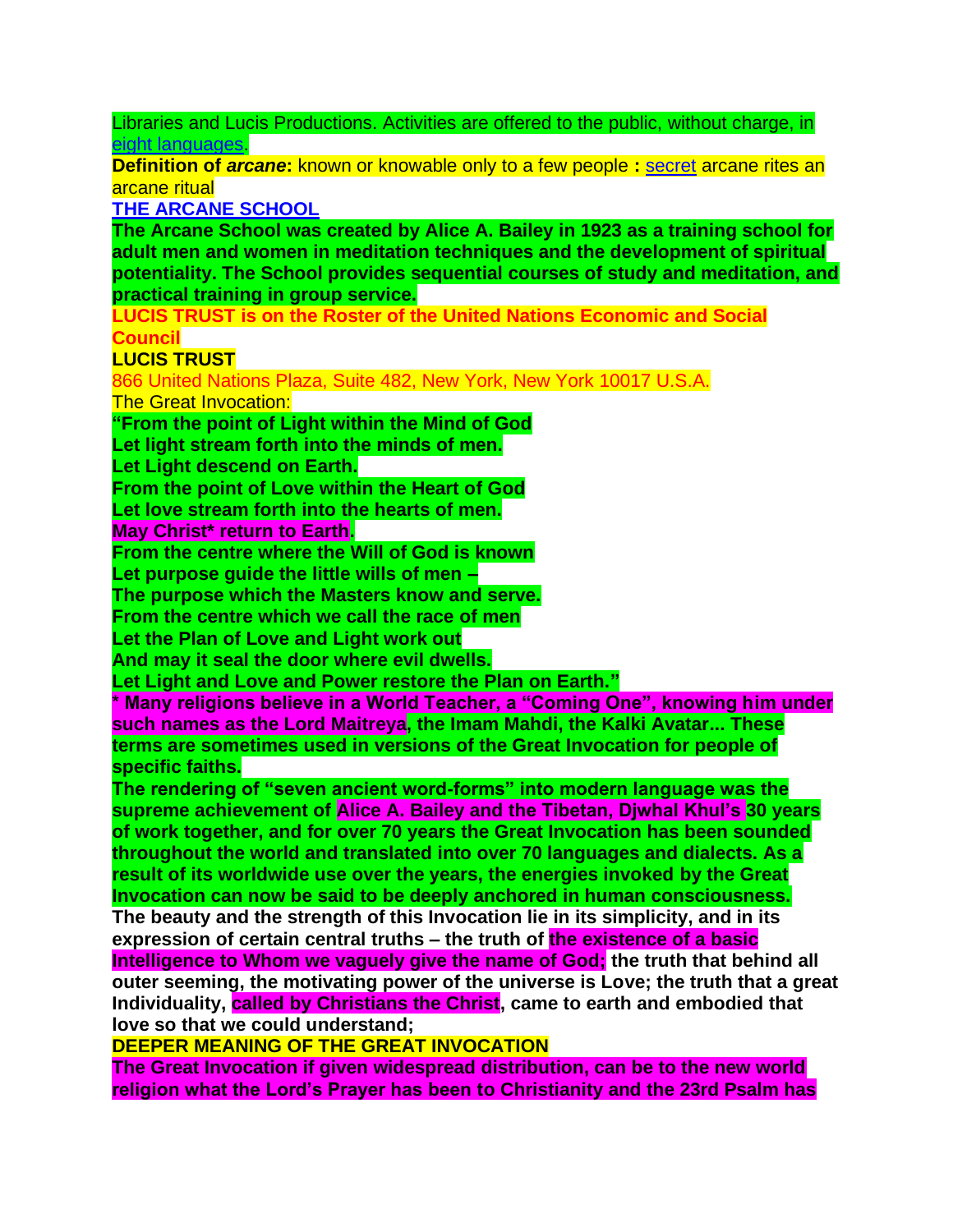**been to the spiritually minded Jew. There are three approaches to this great Prayer or Invocation:**

**1. That of the general public.**

**2. That of the esotericists, or of the aspirants and the disciples of the world.**

**3. That of the Members of the Hierarchy.**

**First, the general public will regard it as a prayer to God Transcendent. They will not recognise Him yet as immanent in His creation; they will send it forth on the wings of hope – hope for light and love and peace, for which they ceaselessly long.**

[https://www.lucistrust.org/the\\_great\\_invocation/the\\_use\\_and\\_significance\\_the\\_great\\_in](https://www.lucistrust.org/the_great_invocation/the_use_and_significance_the_great_invocation1) [vocation1](https://www.lucistrust.org/the_great_invocation/the_use_and_significance_the_great_invocation1)

**Scott Johnson's Teachings on Alice Bailey, The U.N., Lucis Trust, World Goodwill, Earth Charter, Maitreya**

**See: [End Time Current Events: 11-30-14](https://www.contendingfortruth.com/end-time-current-events-11-30-14-part-2/) — Part 2 By [Dr. Scott Johnson](https://www.contendingfortruth.com/author/dr-scott-johnson/) | Table of Contents:** 

**• Harper Collins and the Duck Commander NKJV version of the Bible / Duck Dynasty Warning**

**• PUBLISHER OF N.I.V. ALSO PUBLISHES "SATANIC BIBLE**

**• NKJV and Lucis Trust: Ready For One World Church**

**• Lucis Trust, Alice Bailey, World Goodwill and the False Light of the World**

**• Listener Feedback Regarding: The Feminine god Mother Divinity and the Unholy Trinity**

**• Shekinah Glory Cult prevalent among different apostate sects of Christianity & Judiasim – Shekinah: The doctrine that the Holy Spirit is female!!**

**• "The Assumption of the Virgin Mary" Exposed**

**------------------------**

**[The U.N., Lucis Trust, World Goodwill, Earth Charter, Maitreya-Part 1](https://www.contendingfortruth.com/the-u-n-lucis-trust-world-goodwill-earth-charter-maitreya/) By [Dr. Scott Johnson](https://www.contendingfortruth.com/author/dr-scott-johnson/) | March 16, 2008**

**[The U.N., Lucis Trust, World Goodwill, Earth Charter, Maitreya-Part 2](https://www.contendingfortruth.com/the-u-n-lucis-trust-world-goodwill-earth-charter-maitreya-part-2/) [The U.N., Lucis Trust, World Goodwill, Earth Charter, Maitreya-Part 3](https://www.contendingfortruth.com/the-u-n-lucis-trust-world-goodwill-earth-charter-maitreya-part-3/)**

**The Lucis Trust is the Publishing House which prints and disseminates United Nations material. It is a devastating indictment of the New Age and Pagan nature of the UN. Lucis Trust was established in 1922 as Lucifer Trust by Alice Bailey as the publishing company to disseminate the books of Bailey and Blavatsky and the Theosophical Society. The title page of Alice Bailey's book, 'Initiation, Human and Solar' was originally printed in 1922, and clearly shows the publishing house as 'Lucifer Publishing CoIn 1923.' Bailey changed the name to Lucis Trust, because Lucifer Trust revealed the true nature of the New Age Movement too clearly. At one time, the Lucis Trust office in New York was located at 666 United Nations Plaza and is a member of the Economic and Social Council of the United Nations under a slick program called 'World Goodwill'. To this end, the Lucis Trust started 'World Goodwill' – an official non-governmental organization within the United Nations. The stated aim of this group is: 'to cooperate in the world of preparation for the reappearance of the Christ'. They go on to say:"Today the**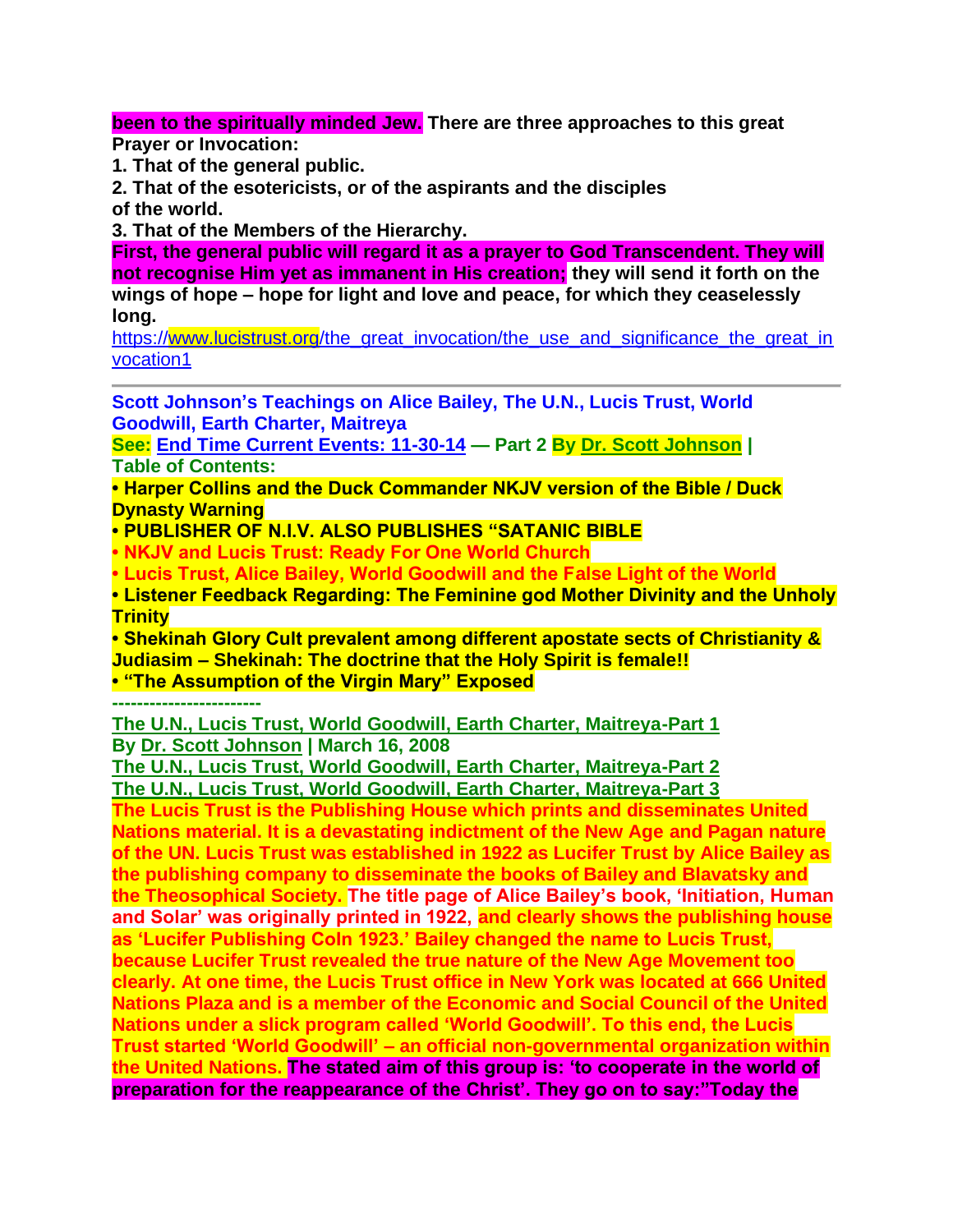**reappearance of the World Teacher, the Christ, is expected by millions, not only by those of Christian faith but by those of every faith who expect the Avatar under other names — the Lord Maitreya, Krishna, Messiah, Imam Mahdi and the Bodhisattva. We will also be taking and extensive look at the "UN Meditation Room" and the "Earth Charter" and the blasphemous "Ark of Hope".**

**Devil Betraya's (AKA lord Maitreya's) Website--UN Sponsored Share International is Still Running Strong & Pumping Out The Lies After All These Years!!!**

**<<** 



"In the midst of war, fear and famine, new hope is in the world for us all"

**Many now expect the return of their awaited Teacher**, whether they call him the Christ, the Messiah, the fifth Buddha, Krishna, or the Imam Mahdi. Millions now know that the one who fulfils all these expectations, Maitreya, the World Teacher, is already living among us and is gradually emerging into full public recognition.

**Maitreya is the Teacher for all humanity** — those of all spiritual traditions, and those who follow no particular faith. He does not come as a religious leader, but as an educator in the broadest sense.

**Maitreya has not come alone**, but with a group of wise men, the Masters of Wisdom, who have long worked from behind the scenes as the inspirers, teachers and guides of humanity. They are returning to the everyday world to help us solve our most critical global problems.

#### **PRIORITIES**

**Maitreya and the Masters** will show us that the only way to bring about peace is to create justice; and the only way to establish justice is to share the resources of the world, equitably, among all humanity according to need.

<https://share-international.org/> **See Scott Johnson's Teachings on Maitreya here: <http://www.contendingfortruth.com/?s=Maitreya>**

**Murdered government whistleblower warned in 1995 about global depopulation using engineered bioweapons, followed by planetary-scale extermination of the human race**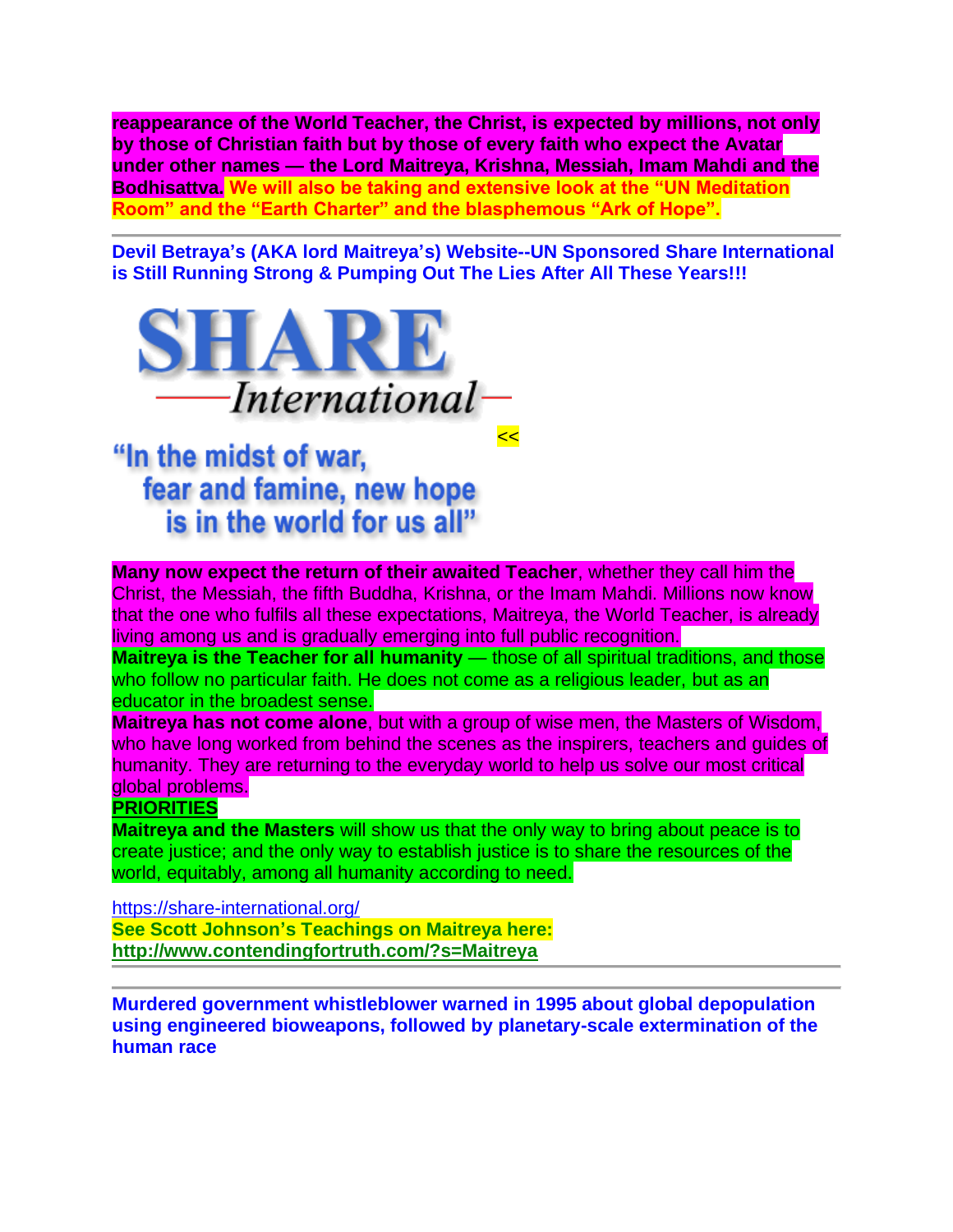**February 08, 2022 [\(Natural News\)](https://www.naturalnews.com/) Former government geological expert and deep underground military base engineer Phil Schneider was murdered (executed) after going public in 1995 with shocking details of what he knew.**

**According to Schneider, a vast network of 133 underground military bases had already been constructed by 1995, and they were connected by levitation trains that traveled through underground tunnel systems that spanned the entire continental United States, traveling at speeds up to Mach 2.**

**Some of Phil's lectures can be found on Brighteon.com at the channel: <https://www.brighteon.com/channels/arcanax>**

**While Schneider is known in some circles for his work on DUMBs (Deep Underground Military Bases), he also talked openly about 11 extraterrestrial species that routinely interacted with the governments of the world. Many of the technologies that humans supposedly "developed" over the years were actually technology transfers from extraterrestrial civilizations (Comment: Multiple Deals with the devil to get more goodies!!!—See my teachings on the Greada Treaty below), Schneider explains. We have previously covered how the transistor which gave rise to the entire field of electronics and internet surveillance that has enslaved humanity — suddenly appeared out of nowhere in the late 1940s (Bell Labs) and had no traceable lineage of development.**

**We've captured some of Schneider's most stunning statements from 1995. Here's some of what he explains:**

*Do I tie in the alien agenda with the New World Order? Yes sir, 100%… The New World Order right now is basically dismantling countries… they're taking their orders directly from the aliens who have their own time table. They want the one world order because they want the planet for themselves. (Comment see my teaching posted below) You've heard the term Global 2000, and that's a sinister plot to produce biological weaponry to reduce or thin out, or so-called ethnic cleanse the population of the planet by 5/6th… enslaving the rest to work willynilly with the so-called people of the New World Order.*

**Note what Schneider is describing: A biological weapon to reduce global human populations, followed by a one world government authoritarian system to enslave the survivors.**

**Sound familiar? Sound like what we've all witnessed over the last two years? Now we know that Schneider was correct. There is a global depopulation war against humanity that has been activated and is currently being run under the cover of "covid-19." It includes the following elements:**

- **The deliberate release of toxic nanoparticle bioweapons.**
- **Depopulation via vaccines (increased cancers, vascular deaths, neurological deaths, autoimmune deaths, etc.).**
- **Terraforming of the atmosphere to dim the sun and shut down photosynthesis, leading to global famine.**
- **Engineered food scarcity and famine via supply chain disruptions (trucker vaccine mandates, shipping port shutdowns, etc.).**
- **Widespread electronic tracking and surveillance of the population using the excuse of "vaccine passports" or "public health initiatives."**